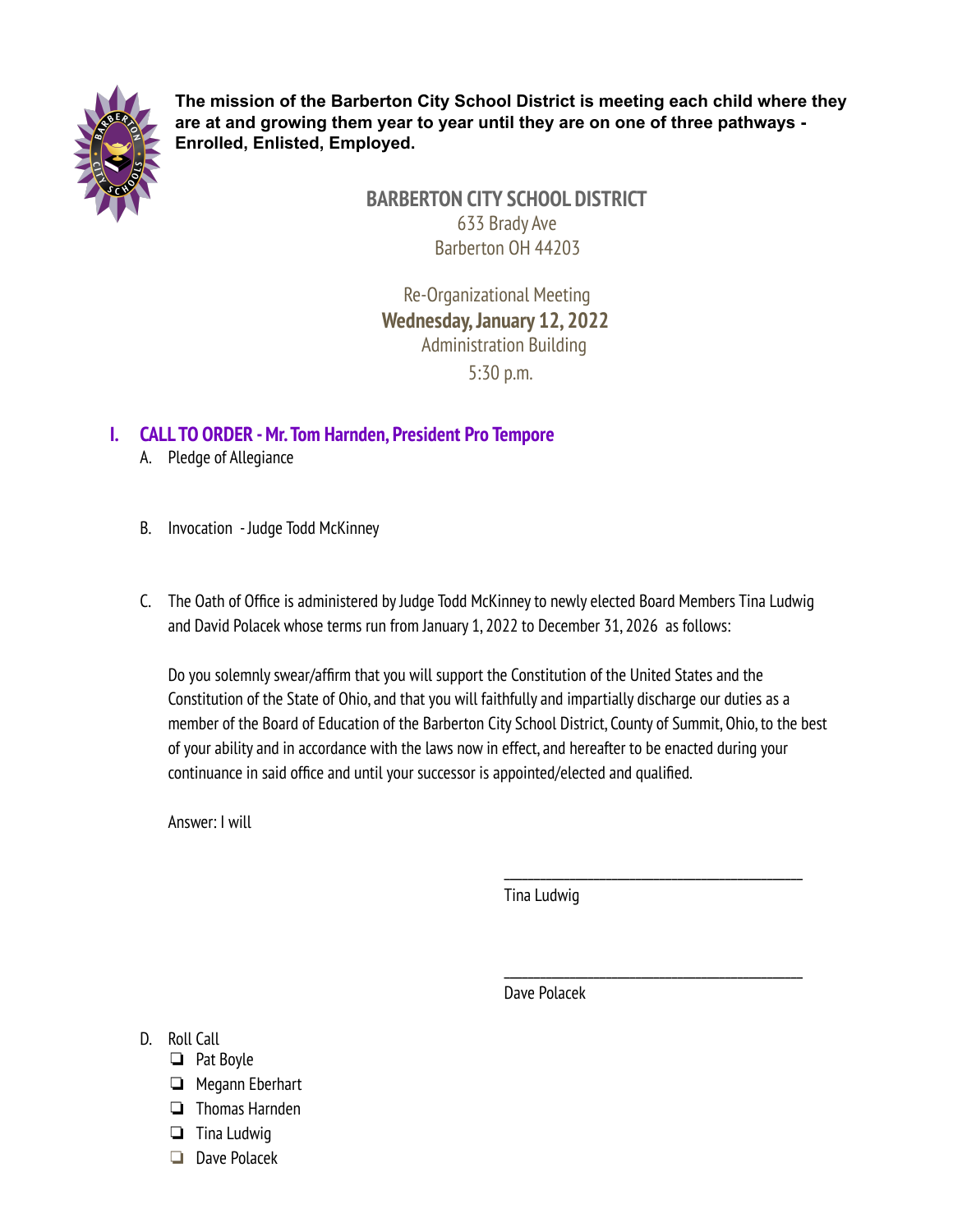## **II. AGENDA -Mr.Tom Harnden**

To approve the Re-Organizational Meeting Agenda of January 12, 2022.

| MOTION:                                                                                                      |
|--------------------------------------------------------------------------------------------------------------|
|                                                                                                              |
| SECOND:                                                                                                      |
| Boyle A/N Eberhart A/N Harnden A/N Ludwig A/N Polacek A/N<br>Not Approved<br><b>Other Action</b><br>Approved |

## **III. NOMINATIONS -Mr.Tom Harnden**

A. Election of President for Calendar Year 2022 (O.R.C §3313.14) by Mr. Tom Harnden, President Pro Tempore.

**Nomination** \_\_\_\_\_\_\_\_\_\_\_\_\_\_\_\_\_\_\_\_\_\_\_\_\_\_\_\_\_\_\_\_\_\_\_\_\_\_\_\_\_\_\_\_\_\_\_\_\_\_\_\_\_

Nominated by\_\_\_\_\_\_\_\_\_\_\_\_\_\_\_\_\_\_\_\_\_\_\_\_\_\_\_\_\_\_\_\_\_\_\_\_\_\_\_\_\_

\_\_\_\_\_\_\_\_\_\_\_\_\_\_\_\_\_\_\_\_\_\_\_\_\_\_\_\_\_\_\_\_ do you accept the nomination.

**Any other nominations** \_\_\_\_\_\_\_\_\_\_\_\_\_\_\_\_\_\_\_\_\_\_\_\_\_\_\_\_\_\_\_\_\_\_\_\_\_\_\_\_\_\_

Nominated by\_\_\_\_\_\_\_\_\_\_\_\_\_\_\_\_\_\_\_\_\_\_\_\_\_\_\_\_\_\_\_\_\_\_\_\_\_\_\_\_\_\_

**with the local contract of the nomination.** 

(If there are multiple nominations, President Pro Tempore will take a vote on each nomination in the order they were received. After tallying the ayes and nays the President Pro Tempore will announce the nominee that received the majority of the votes.)

\_\_\_\_\_\_\_\_\_\_\_\_\_\_\_\_\_\_\_\_\_\_\_\_\_\_\_\_\_\_\_\_ has received the majority of the votes.

MayI have a motion and a second to accept the results of the vote?

Any discussion?

MOTION:



SECOND: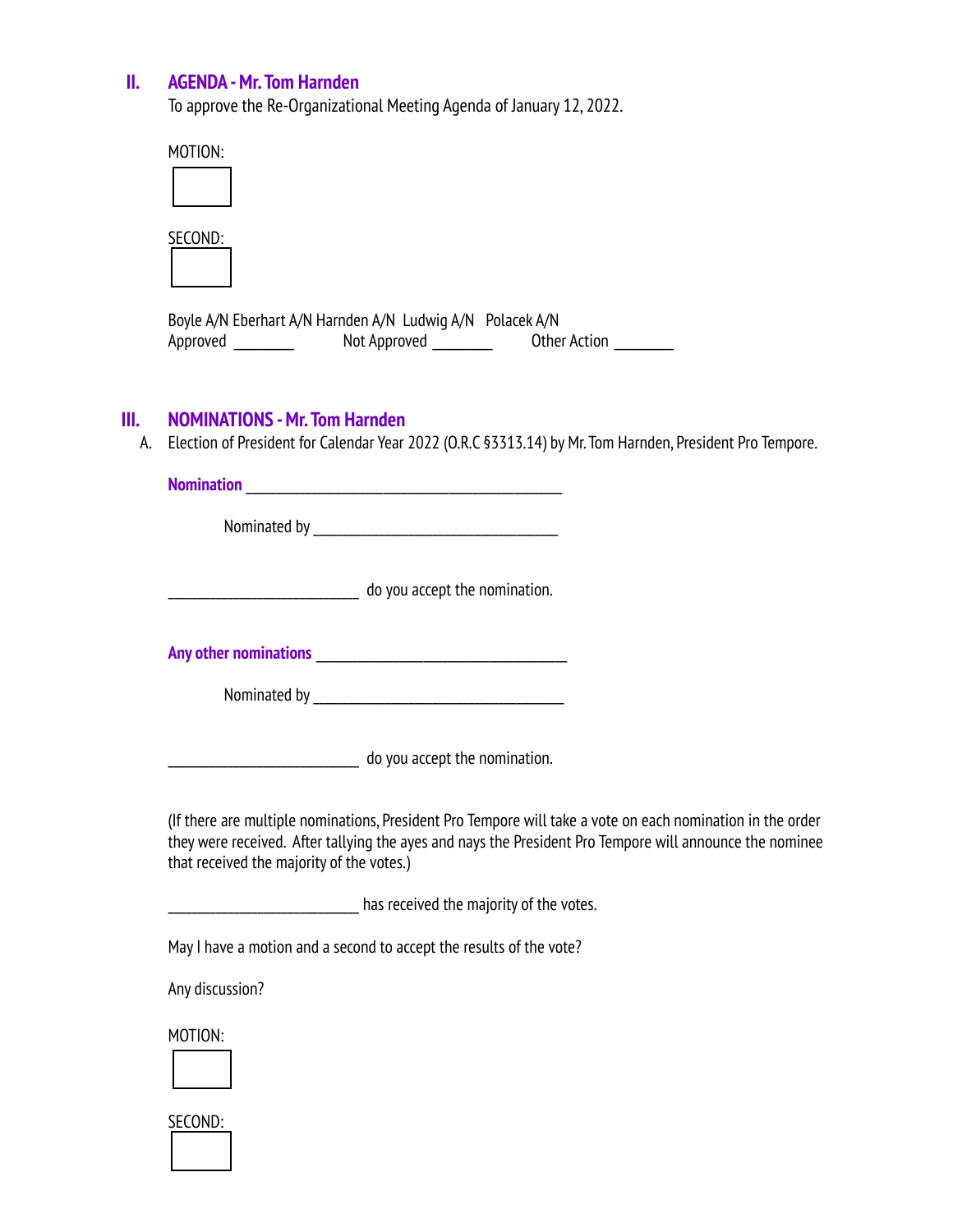|  | Eberhart A/N Harnden A/N Ludwig A/N Polacek A/N Boyle A/N                                                                                                                                                                                               |  |  |  |
|--|---------------------------------------------------------------------------------------------------------------------------------------------------------------------------------------------------------------------------------------------------------|--|--|--|
|  | has been elected President for Calendar Year 2022                                                                                                                                                                                                       |  |  |  |
|  | (The newly elected President assumes office and duties at this point.)                                                                                                                                                                                  |  |  |  |
|  | Election of Vice-President for Calendar year 2022 (O.R.C. §3313.14) by President                                                                                                                                                                        |  |  |  |
|  |                                                                                                                                                                                                                                                         |  |  |  |
|  |                                                                                                                                                                                                                                                         |  |  |  |
|  | ________________________ do you accept the nomination.                                                                                                                                                                                                  |  |  |  |
|  |                                                                                                                                                                                                                                                         |  |  |  |
|  |                                                                                                                                                                                                                                                         |  |  |  |
|  | do you accept the nomination.                                                                                                                                                                                                                           |  |  |  |
|  | (If there are multiple nominations, President will take a vote on each nomination in the order they were<br>received. After tallying the ayes and nays the President Pro Tempore will announce the nominee that<br>received the majority of the votes.) |  |  |  |
|  | has received the majority of the votes.                                                                                                                                                                                                                 |  |  |  |
|  | May I have a motion and a second to accept the results of the vote?                                                                                                                                                                                     |  |  |  |
|  | Any discussion?                                                                                                                                                                                                                                         |  |  |  |
|  | MOTION:                                                                                                                                                                                                                                                 |  |  |  |
|  | SECOND:                                                                                                                                                                                                                                                 |  |  |  |
|  | Harnden A/N Ludwig A/N Polacek A/N Boyle A/N Eberhart A/N<br>Not Approved _________<br>Approved<br>Other Action                                                                                                                                         |  |  |  |
|  | has been elected Vice-President for Calendar Year 2022                                                                                                                                                                                                  |  |  |  |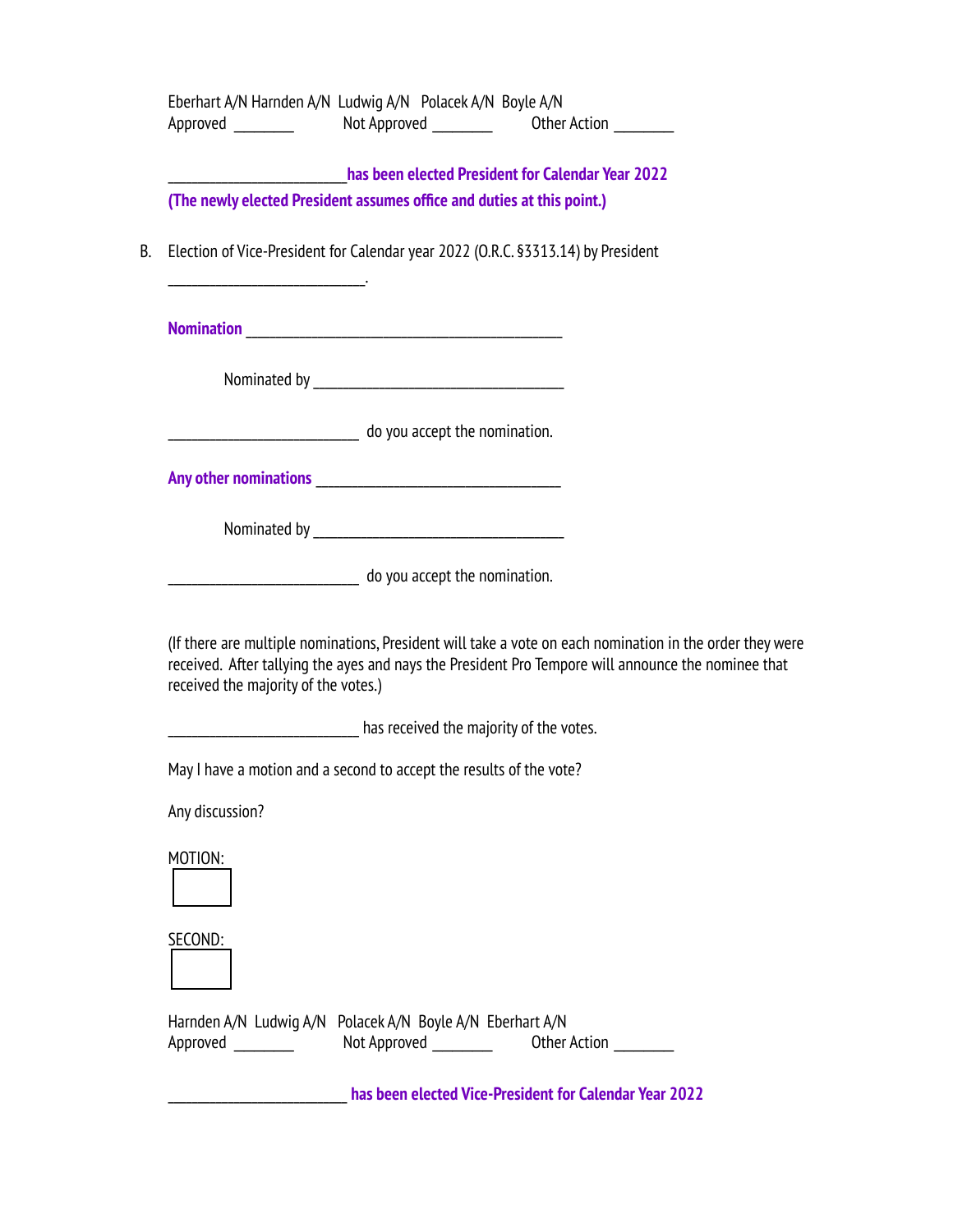C. Time, place and date of Board Meetings in the calendar year 2022 (O.R.C. §3313.15) by President

Time: 5:30 p.m. Place: Administration Building **Regular Board Meetings** January 12, 2022 Re-Organizational Mtg January 26, 2022 February 9, 2022 February 23, 2022 March 9, 2022 **March 23, 2022** April 13, 2022 April 27, 2022 May 11, 2022 May 25, 2022 June 8, 2022 (Thursday) July 27, 2022 August 10, 2022 August 24, 2022 September 14, 2022 September 28, 2022 October 12, 2022 October 26, 2022 November 6, 2022 (Sunday) Board Retreat November 22, 2022 (Tuesday) December 14, 2022

#### MOTION:





Ludwig A/N Polacek A/N Boyle A/N Eberhart A/N Harnden A/N Approved \_\_\_\_\_\_ Not Approved \_\_\_\_\_\_ Other Action \_\_\_\_\_\_

#### **IV. INFORMATIONAL**

DATES TO REMEMBER:

Jan 12 BHS Swimming vs Aurora High School

\_\_\_\_\_\_\_\_\_\_\_\_\_\_\_\_\_\_\_\_\_\_\_\_\_\_\_\_\_\_\_\_\_\_\_\_\_\_\_\_

- Jan 13 BHS Girls Basketball vs Max S. Hayes High School
- Jan 14 BHS Alumni Best of Broadway Fundraiser
- Jan 15 Covid Vaccine Clinic 9am 12pm @ BMS
- Jan 17 Martin Luther King Day- No School
- Jan 22 BHS Girls' Basketball vs Theodore Roosevelt High School
- Jan 25 BHS Bowling vs Wadsworth High School

BHS Boys' Basketball vs Medina Highland High School

Jan 26 BHS Girls' Basketball vs Medina Highland High School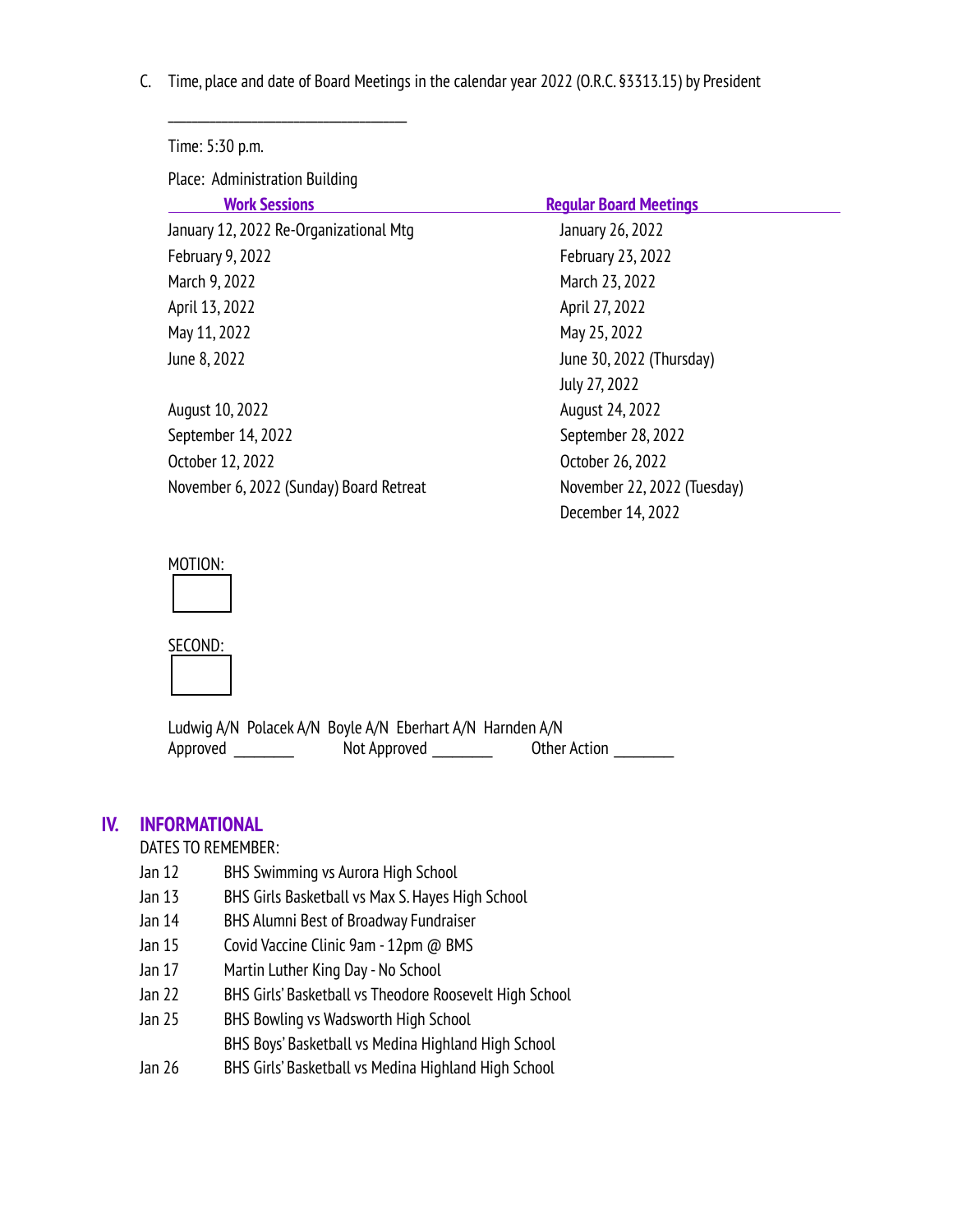#### **V. PRESENTATION**

Roles and responsibilities of School Board Members - Bob McBride, Ennis Britton Co, L.P.A.

A. To appoint the following members to the 2022 Board Committees:

#### **VI. BOARD BUSINESS**

● Financial - \_\_\_\_\_\_\_\_\_\_\_\_\_\_\_\_\_\_\_\_\_\_\_\_\_\_\_(Chair), \_\_\_\_\_\_\_\_\_\_\_\_\_\_\_\_\_\_\_\_\_\_\_\_\_\_\_\_\_(Vice Chair) ● Key Communicators - \_\_\_\_\_\_\_\_\_\_\_\_\_\_\_\_\_\_\_\_\_\_\_\_\_(Chair), \_\_\_\_\_\_\_\_\_\_\_\_\_\_\_\_\_\_\_\_\_\_\_\_ (Vice Chair) ● Education & Technology-\_\_\_\_\_\_\_\_\_\_\_\_\_\_\_\_\_\_\_\_\_\_\_\_\_(Chair),\_\_\_\_\_\_\_\_\_\_\_\_\_\_\_\_\_\_\_\_\_\_\_\_\_ (Vice Chair) ● Policy-\_\_\_\_\_\_\_\_\_\_\_\_\_\_\_\_\_\_\_\_\_\_\_\_\_(Chair),\_\_\_\_\_\_\_\_\_\_\_\_\_\_\_\_\_\_\_\_\_\_\_\_\_(Vice Chair) ● Facilities & Extracurricular Activities -\_\_\_\_\_\_\_\_\_\_\_\_\_\_\_\_\_\_\_\_\_\_\_\_\_ (Chair),\_\_\_\_\_\_\_\_\_\_\_\_\_\_\_\_\_\_\_\_\_\_\_\_\_(Vice Chair) ● Parks & Recreation -● Business Advisory Council -\_\_\_\_\_\_\_\_\_\_\_\_\_\_\_\_\_\_\_\_\_\_\_\_\_ (\_\_\_\_\_\_\_\_\_\_\_\_\_\_\_\_\_\_\_\_\_\_\_\_\_, Alternate) MOTION: SECOND: Polacek A/N Boyle A/N Eberhart A/N Harnden A/N Ludwig A/N Approved \_\_\_\_\_\_ Not Approved \_\_\_\_\_\_ Other Action \_\_\_\_\_\_

#### **VII. SUPERINTENDENT'S BUSINESS -Mr.Jeffrey Ramnytz**

Recommend the Board approve the following items.

A. To appoint one member to serve as the Barberton City School District's legislative liaison to the Ohio School Boards Association for Calendar Year 2022, previously held by Megann Eberhart.

Appointee \_\_\_\_\_\_\_\_\_\_\_\_\_\_\_\_\_\_\_\_\_\_\_\_\_\_\_\_\_\_\_\_\_\_\_\_\_\_\_\_

B. To appoint one member to serve as the Barberton City School District's student achievement liaison to the Ohio School Boards Association for Calendar Year 2022, previously held by Shawna Angeloff .

Appointee \_\_\_\_\_\_\_\_\_\_\_\_\_\_\_\_\_\_\_\_\_\_\_\_\_\_\_\_\_\_\_\_\_\_\_\_\_\_\_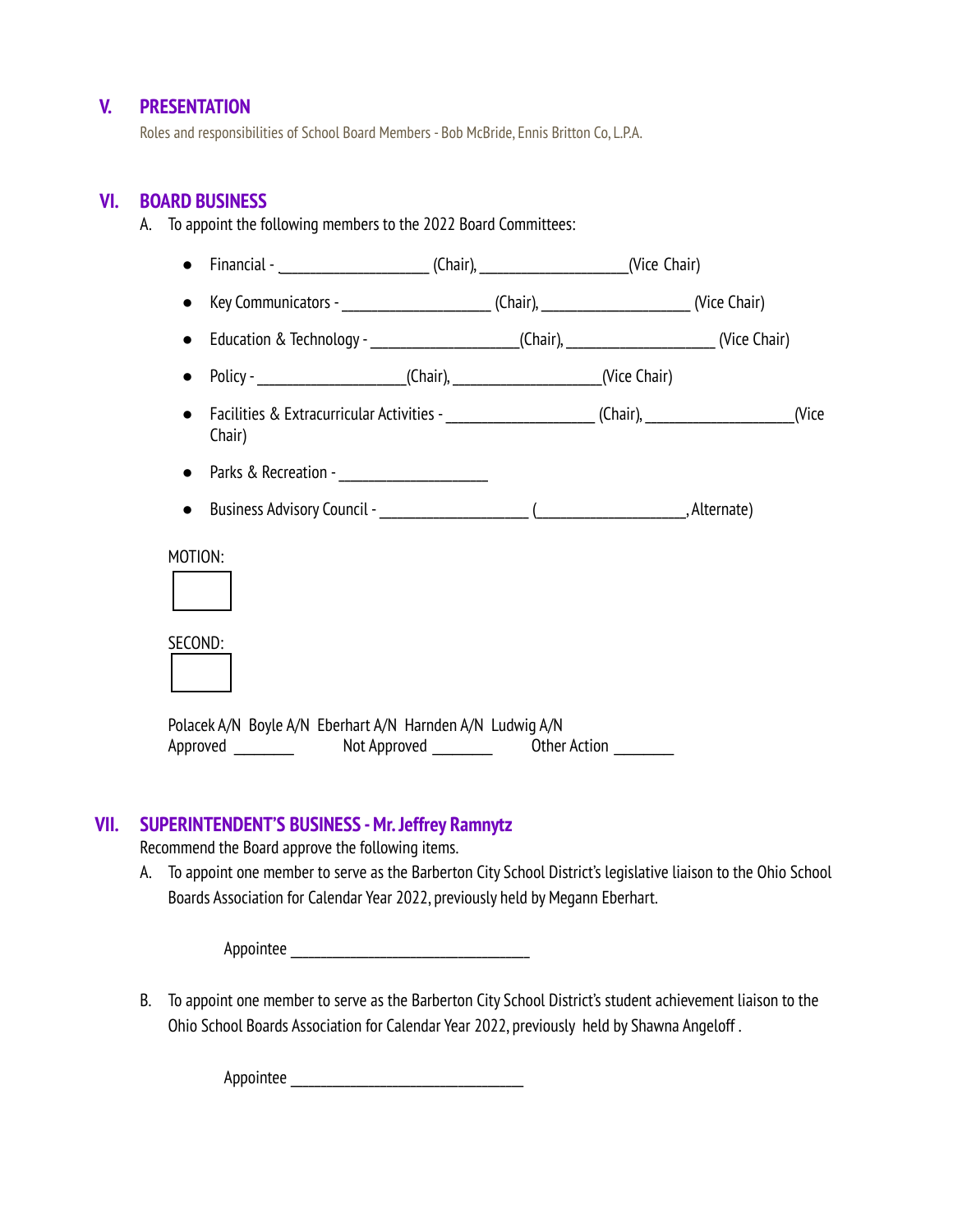| MOTION:  |                                                           |                     |
|----------|-----------------------------------------------------------|---------------------|
| SECOND:  |                                                           |                     |
|          | Boyle A/N Eberhart A/N Harnden A/N Ludwig A/N Polacek A/N |                     |
| Approved | Not Approved                                              | <b>Other Action</b> |

## **VIII. FINANCIAL BUSINESS -Mr. Craig McKendry,Treasurer**

Recommend the Board approve the minutes, financial statements and other financial business as listed.

- A. That Board Members upon written authorization to the Treasurer, be permitted to participate in insurance programs as provided to licensed employees; and further, that the Treasurer be authorized to deduct insurance charges,where applicable from participating Board Members'compensation. According to the Ohio Revised Code,said payroll deduction shall be deducted the month prior to the payment due date.
- B. To appoint the Records Commission of the Barberton City School District for Calendar Year 2022, comprised of the President of the Board of Education, the Superintendent and the Treasurer of the District. The Records Commission shall meet at least once each calendar year to establish rules for the retention and disposal of records and to review same.
- C. To approve the following Resolution to join the OSBA Legal Assistance Fund. WHEREAS, the Barberton Board of Education wishes to support the efforts of other boards of education to obtain favorable judicial decisions and,

WHEREAS, the Ohio School Boards Association Legal Assistance Fund has been established for this purpose,

THEREFORE, the Board hereby resolves to join the OSBA LAF for calendar year 2021 and authorizes the treasurer to paythe LAF \$250.

D. To authorize the Treasurer to pay annual membership dues to Ohio School Boards Association for January through December 2022 and a subscription to the Virtual Transportation Supervisor.

MOTION:

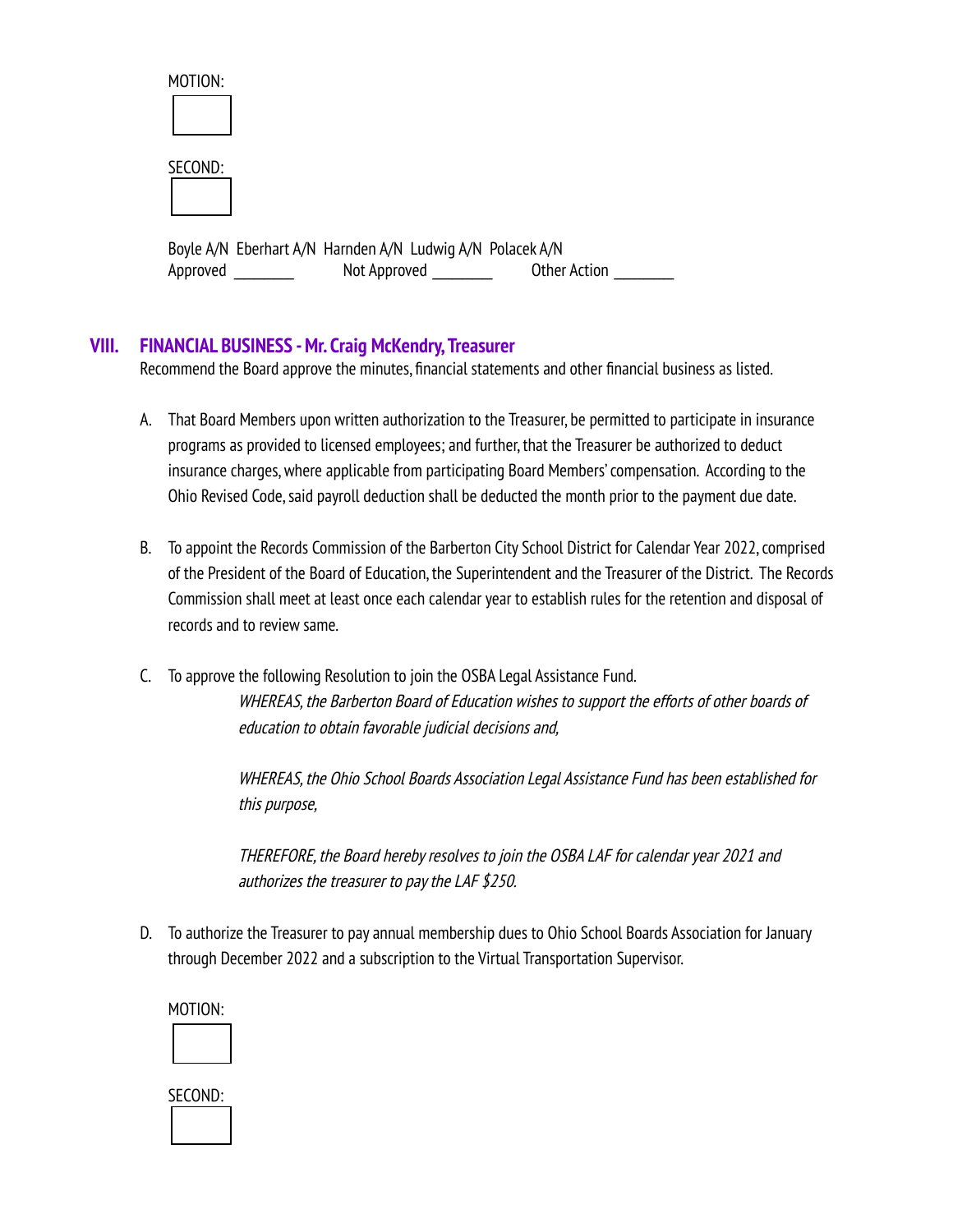Eberhart A/N Harnden A/N Ludwig A/N Polacek A/N Boyle A/N Approved \_\_\_\_\_\_\_\_\_\_\_\_\_\_\_ Not Approved \_\_\_\_\_\_\_\_\_\_\_\_\_\_\_ Other Action \_\_\_\_\_\_

- E. The Board appoints the following Legal advisors to serve as general counsel and for specific projects and areas of practice throughout the school year on an as needed basis:
	- 1. Ennis Britton
	- 2. Peters Kalail ^ Markakis Co., L.P.A.
	- 3. Squire, Patton, Boggs, LLP

MOTION:

SECOND:

Harnden A/N Ludwig A/N Polacek A/N Boyle A/N Eberhart A/N Approved \_\_\_\_\_\_ Not Approved \_\_\_\_\_\_ Other Action \_\_\_\_\_\_

F. To approve a resolution authorizing the advance of local taxes bythe county Fiscal officer for the tax year 2021 and payable in 2022, pursuant to Section 321.34 of the Ohio Revised Code.

**WHEREAS,** Section 321.34 of the Ohio Revised Code states in part; When the local authorities by resolution so request, the county auditor or fiscal officer shall pay the treasurer of any board of education any money that may be in the county treasury to the accounts of the local authorities, respectively, and lawfully applicable to the purpose of the current fiscal year in which the request is made.

**NOW, THEREFORE, BE IT RESOLVED** by the Board of Education of Barberton City School District, Summit County, Ohio, that:

**Section 1.** Board Declarations. That the Board declares the necessity of receiving advances of local taxes for the prompt and efficient operation of the school district and directs the County Fiscal Office to make such tax advances for tax year 2021, and payable in 2022, per Section 321.34 of the Ohio Revised Code.

**Section 2.** Compliance with Open Meeting Requirements. This Board finds and determines that all formal actions of this Board and of any of its committees concerning and relating to the adoption of this Resolution were taken, and that all deliberations of this Board and of any of its committees that resulted in those formal actions were held, in meetings open to the public in compliance with the law.

**Section 3.** Captions and Headings. The captions and headings in this Resolution are solely for convenience of reference and in no way define, limit or describe the scope or intent of any Sections, subsections, paragraphs,subparagraphs or clauses hereof.